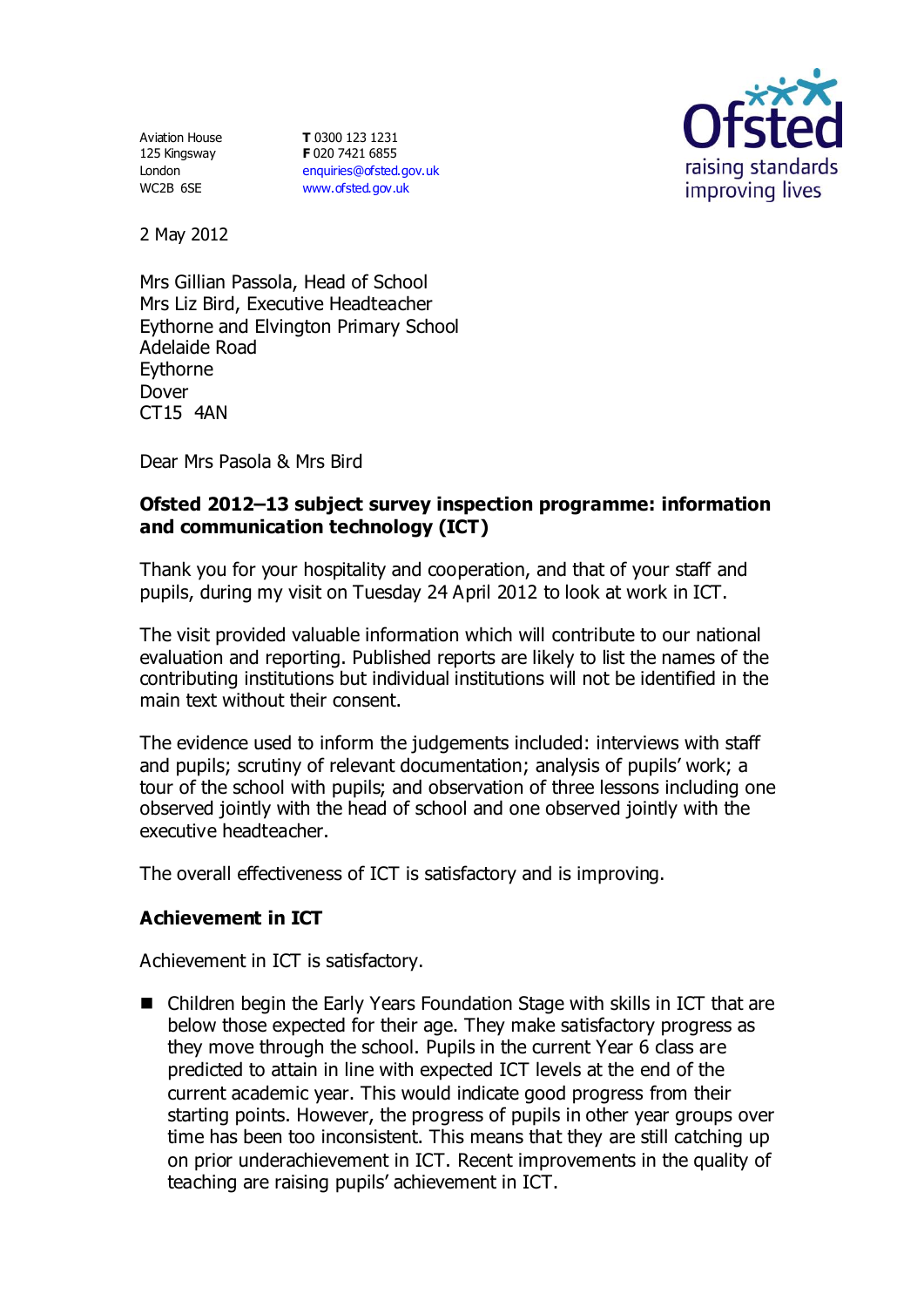$\blacksquare$  Those pupils with special educational needs and/or disabilities are given effective support by teachers and teaching assistants and make at least expected levels of progress over time.

## **Quality of teaching in ICT**

The quality of teaching in ICT is satisfactory.

- During the inspection, good ICT teaching was observed. Teachers used day-to-day assessment well to ensure appropriate challenge for different groups of pupils and pupils were observed enjoying learning. This supported their good behaviour in ICT lessons. However, pupils' satisfactory progress over time in ICT means that the quality of teaching over time is also satisfactory.
- Teachers communicate what it is that pupils are learning in each lesson effectively. However, pupils do not always understand why they are learning particular skills. This means that their understanding of the purpose and value of ICT is not as well developed as it could be.
- Teachers frequently mark pupils' work in ICT and provide feedback about the quality of their work. However, teachers' comments do not always clearly outline the next steps of learning that pupils need to take to improve, or communicate individual ICT targets.
- ICT is used effectively to support other areas of learning across the school and teachers plan work creatively to support learning in different subjects.

# **Quality of the curriculum in ICT**

The quality of the curriculum in ICT is satisfactory.

- All pupils receive their entitlement to the statutory ICT National Curriculum. However, some elements of ICT are weaker than others, particularly the areas of control and data-logging.
- The school curriculum has been reviewed and pupils now cover a range of learning themes linked to different subject areas. A good range of ICT resources is available to pupils. These factors support the school's good use of ICT across the curriculum.
- Extra-curricular opportunities support pupils' learning in ICT effectively, including daily lunchtime ICT clubs, which are well attended. The school acknowledges that more work could be done to engage parents and carers in learning alongside and supporting their child's learning, to ensure increased consistency in expectations of achievement and a deeper understanding of how to stay safe on the internet.
- **Pupils are supported to learn how to become responsible users of new** technologies in lessons and through assemblies. This means that by Year 6, pupils have a clear understanding of how to keep themselves safe when using new technologies at school and at home.